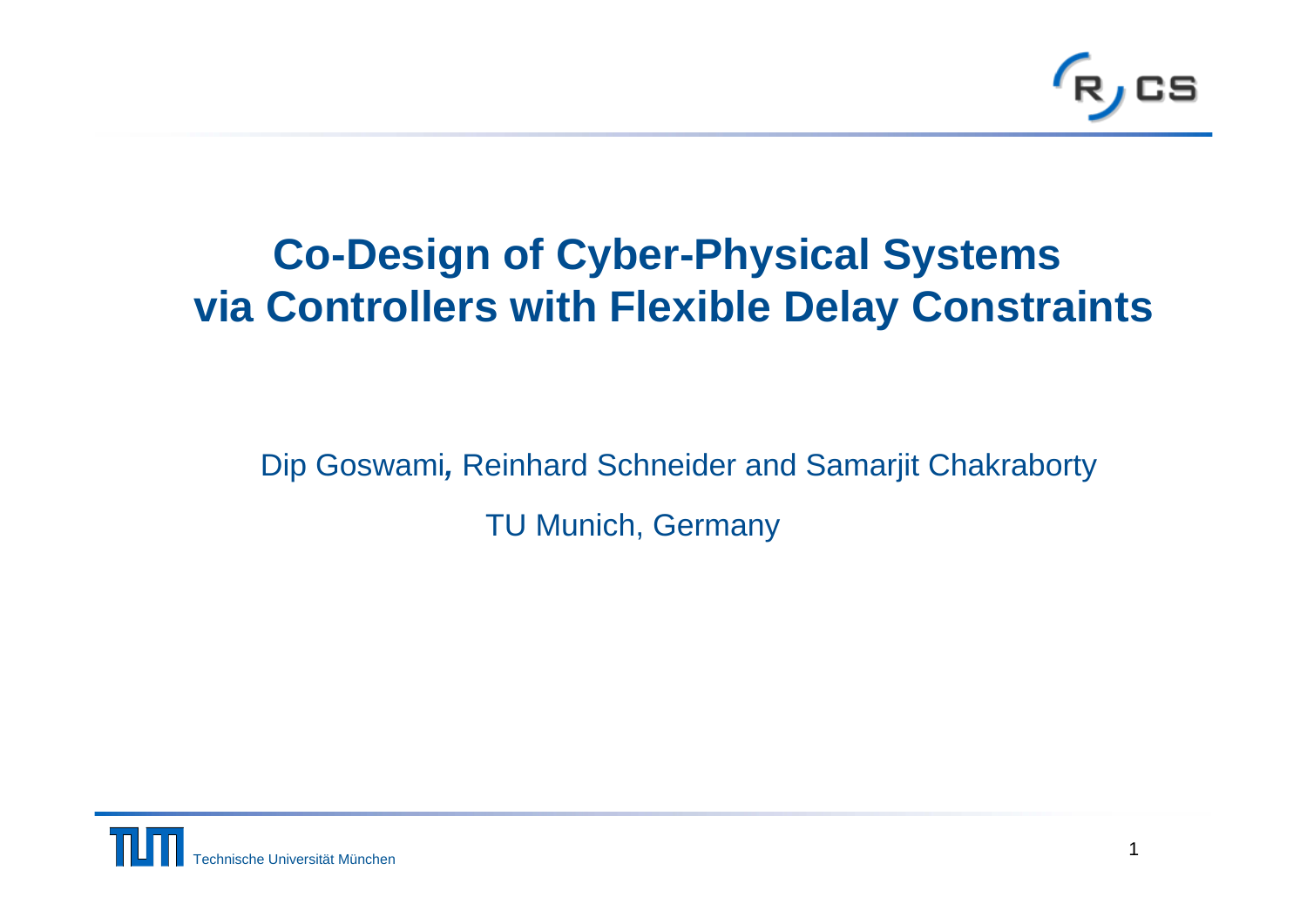# **Cyber-Physical Control Application**



Actuator Task T<sub>a</sub>:  $x[k+1] = Ax[k]+Bu[k]$ **Controller task T<sub>c</sub>:**  $u[k] = Kx[k - \delta]$ K= State feedback gains **Sensor Task T<sub>s</sub>:** *x***[***k***]** 

Communication delay reflected in the feedback signal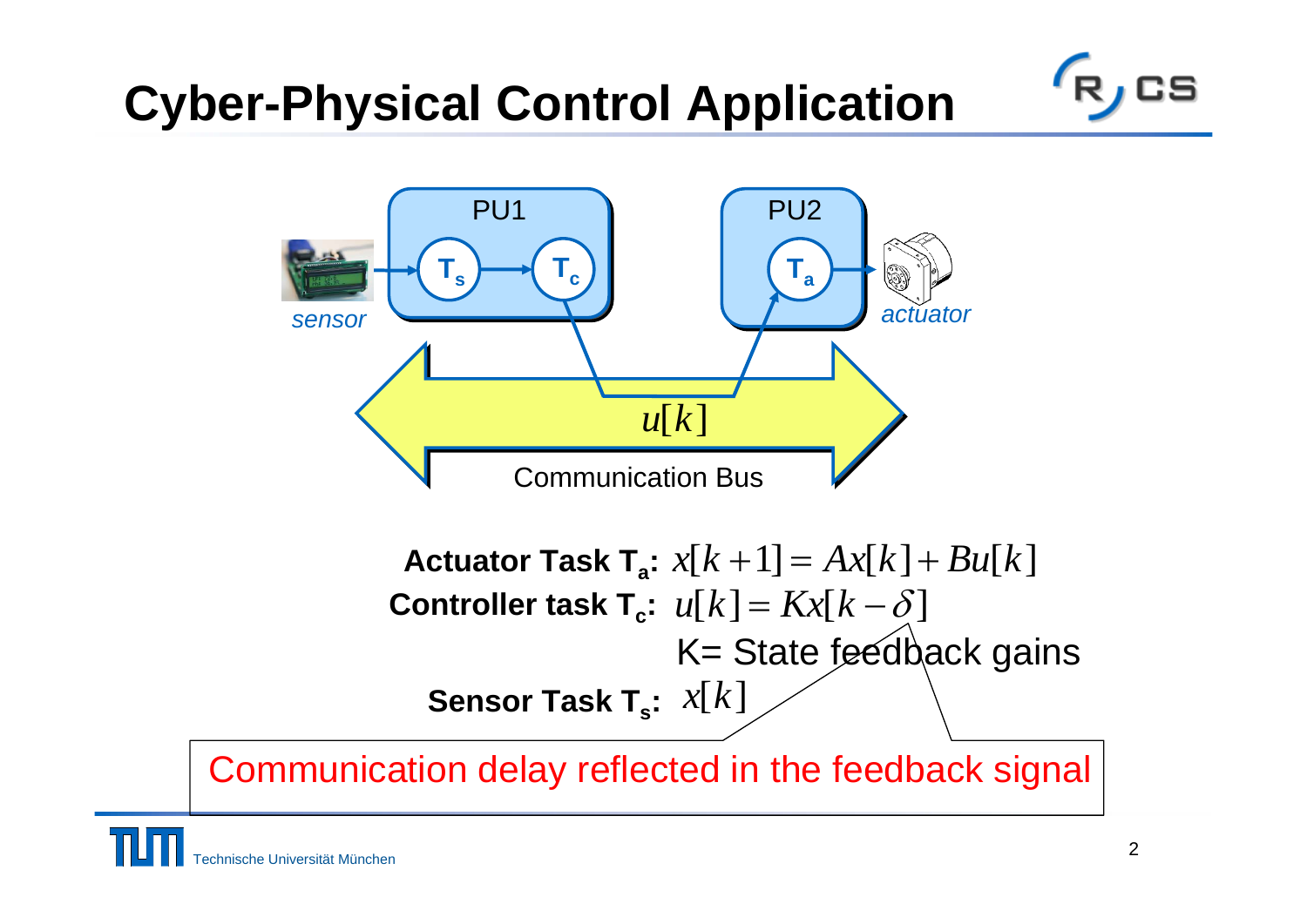# **Task Triggering: Timing Diagram**

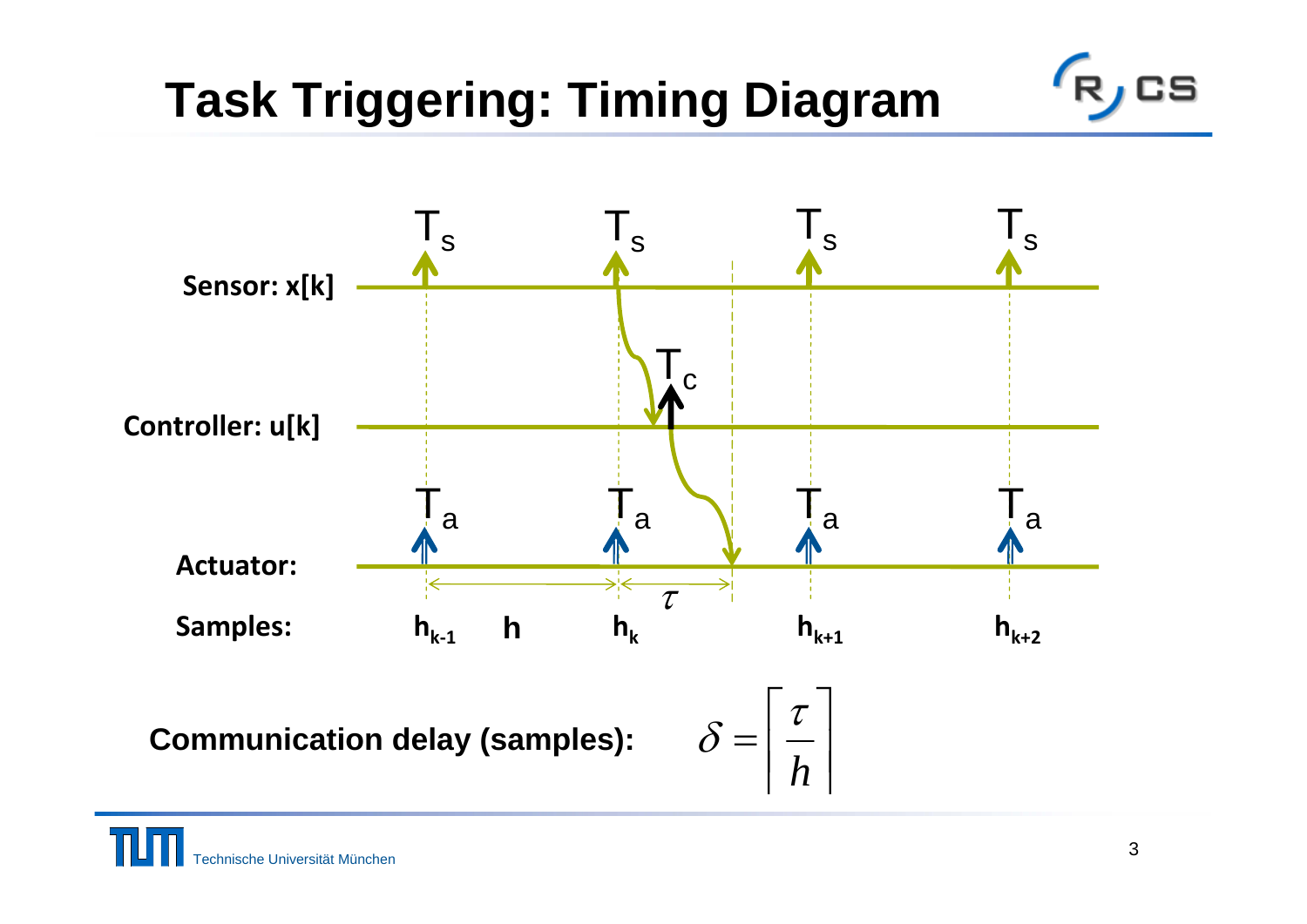### **Stable and Unstable Samples**

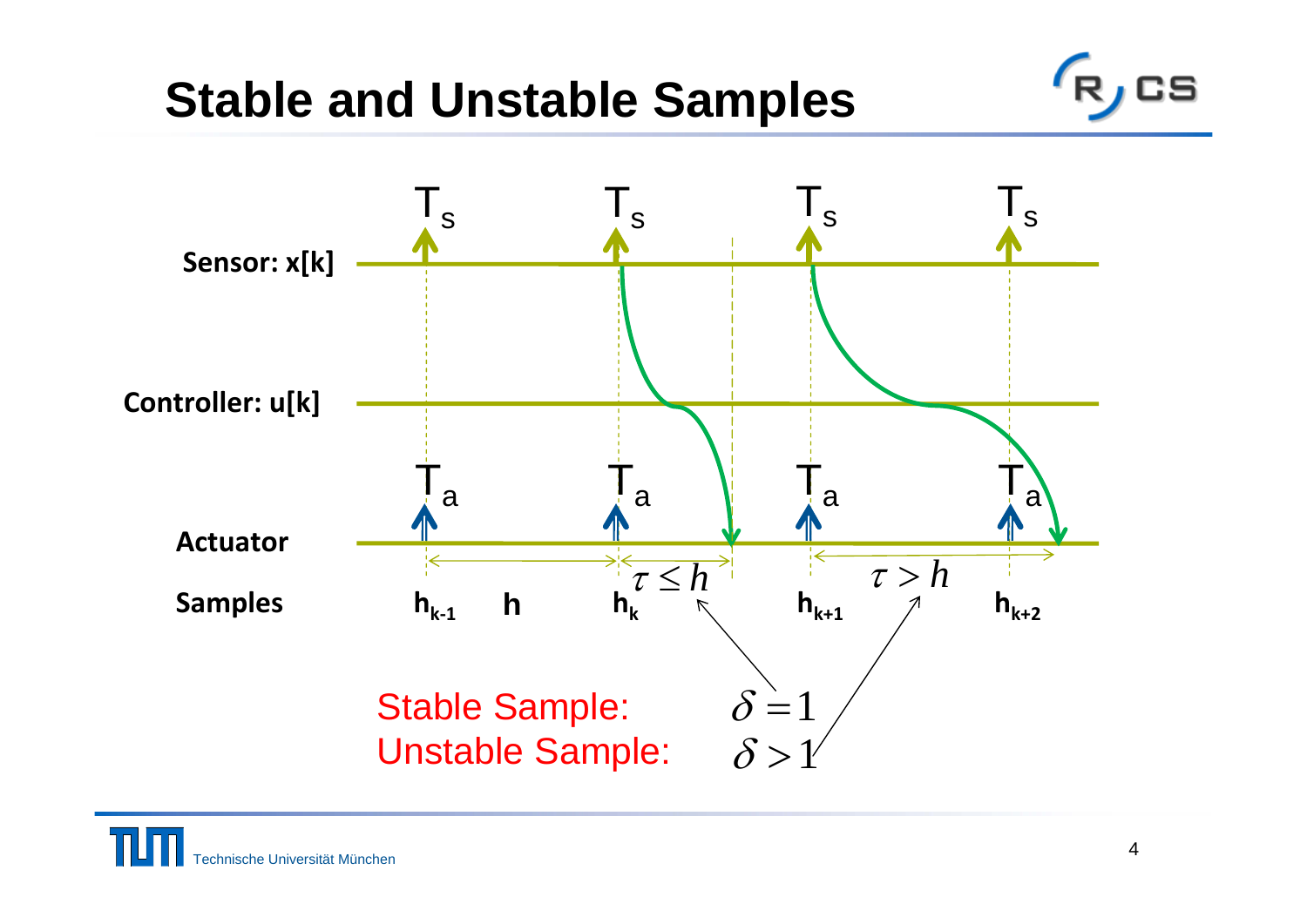## **Overall Control Scheme**



Proposed Control Scheme:

$$
u[k] = \begin{cases} Kx[k-1] & \text{if } \left\lceil \frac{\tau}{h} \right\rceil = 1 \text{ or stable samples} \\ 0 & \text{if } \left\lceil \frac{\tau}{h} \right\rceil \neq 1, \text{ or unstable samples} \end{cases}
$$

- $\bullet$ The controller is designed for one sample feedback delay
- $\bullet$  When the feedback delay is more than one sample, no control input is provided.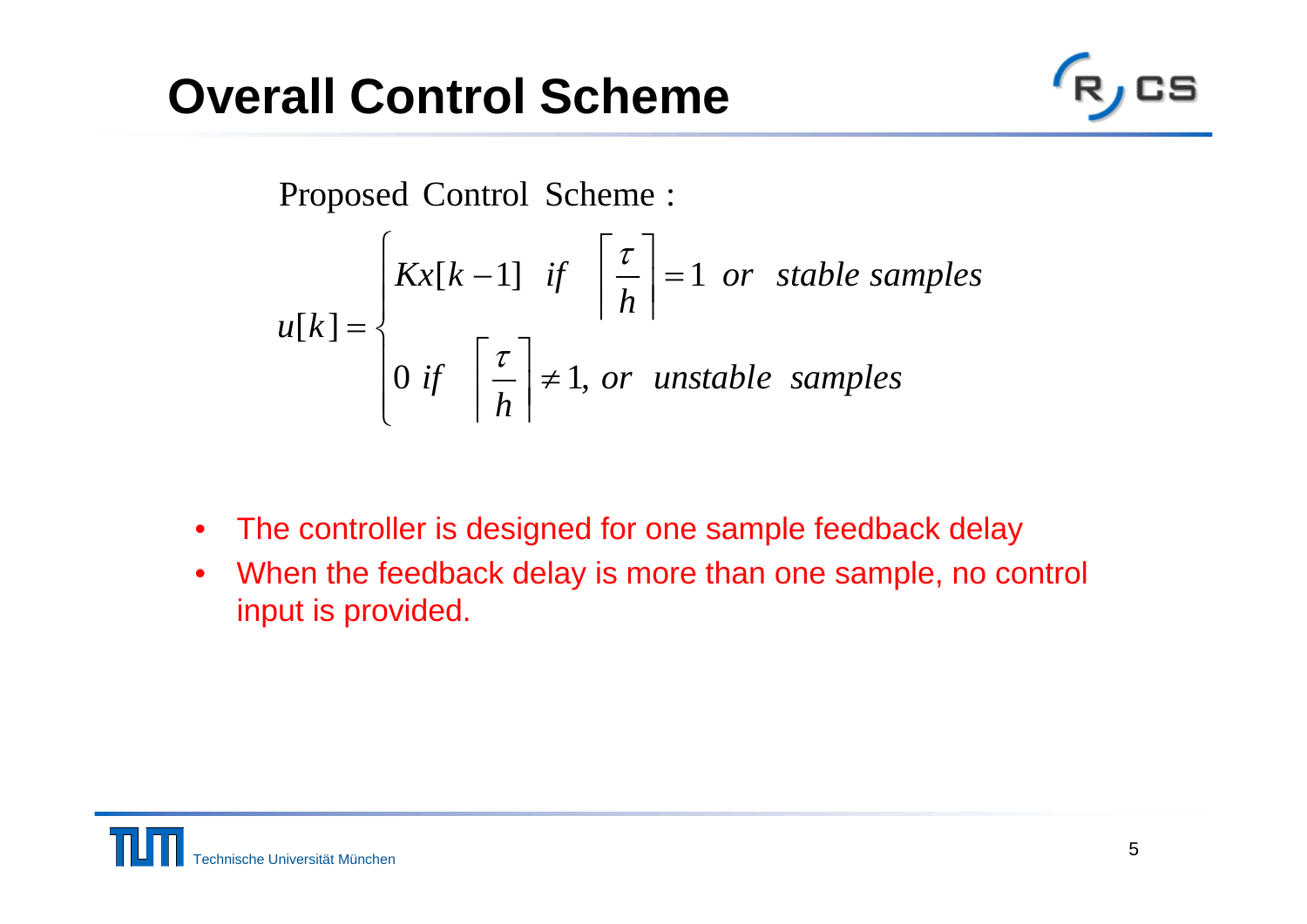# **Main result: Asymptotic stability**

Condition for Asymptotic Stability:

 $\geq \mu$ number of stable samples<br>number of unstable samples

where  $\mu$  is a positive integer.

Therefore, we allow a fraction  $\overline{\mu+1}$  of all samples to be *unstable* or violate the deadlines with guaranteed asymptotic stability! 1  $\mu$  +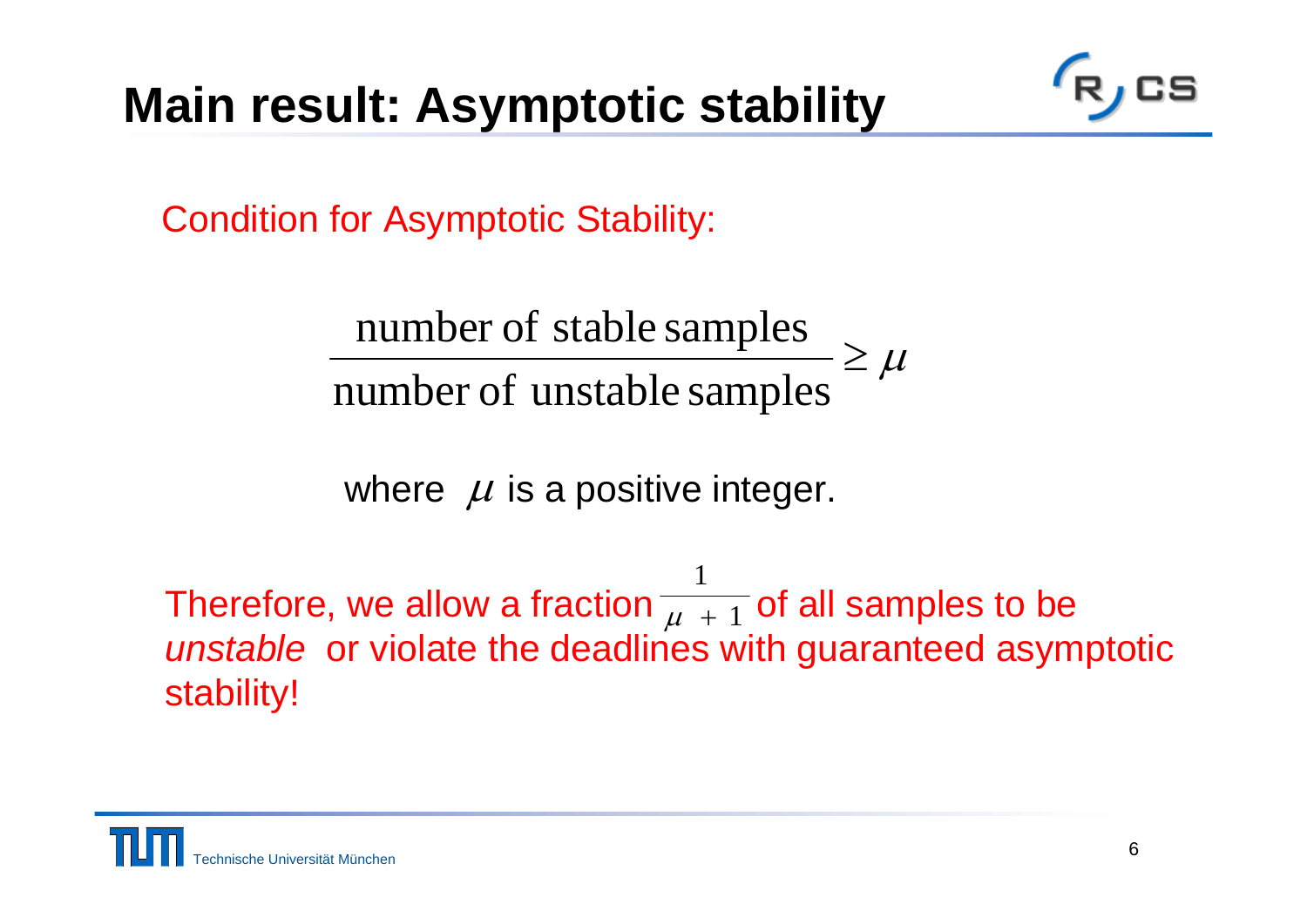# **Co-design guidelines**

- 
- 1. Choose controller gains K such that  $\;u[k]\!=\!$ achieves asymptotic stability, i.e,  $x[k] \rightarrow 0$  as  $k \rightarrow \infty$  $\mu[k] = Kx[k-1]$
- 2. Choose the communication bus parameters such that

 $\geq \mu$ number of stable samples<br>number of unstable samples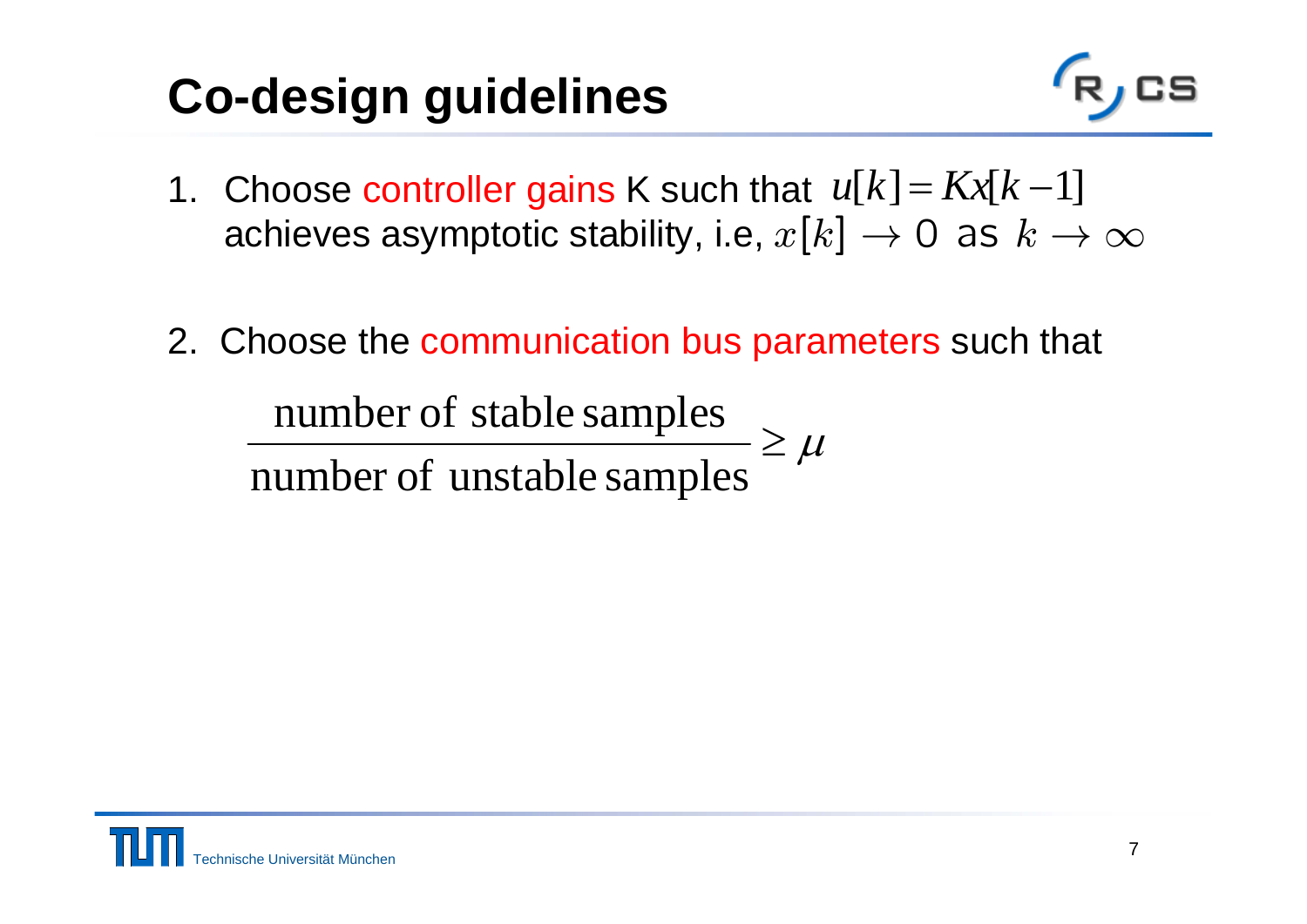# **Significance of our results**

- There is no need any worst-case timing analysis of the communication bus. Which simplifies the communication schedule synthesis.
- Applicable to any plant-controller setup. Depending on various factors  $\mu$  might change.
- The presented approach can be utilized on top of the traditional packet dropout approaches. It will certainly increase the design robustness.
- No oversampling communication bandwidth utilization is not compromised.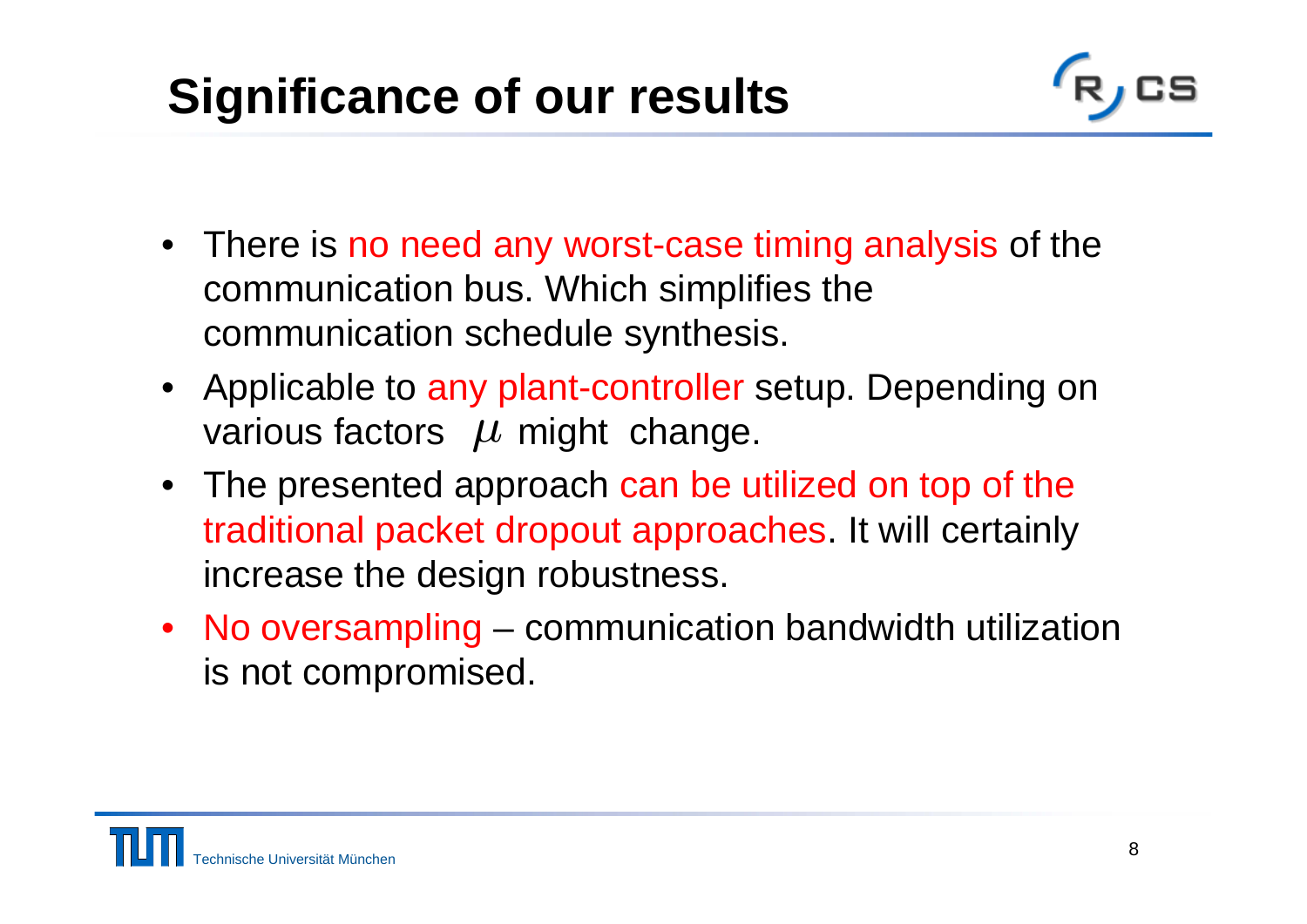## Intuitive Proof



Stability of the control system is based on the fact that the system *energy‐like function* decreases with time

Energy decreases even if there is local increase in energy because of unstable samples

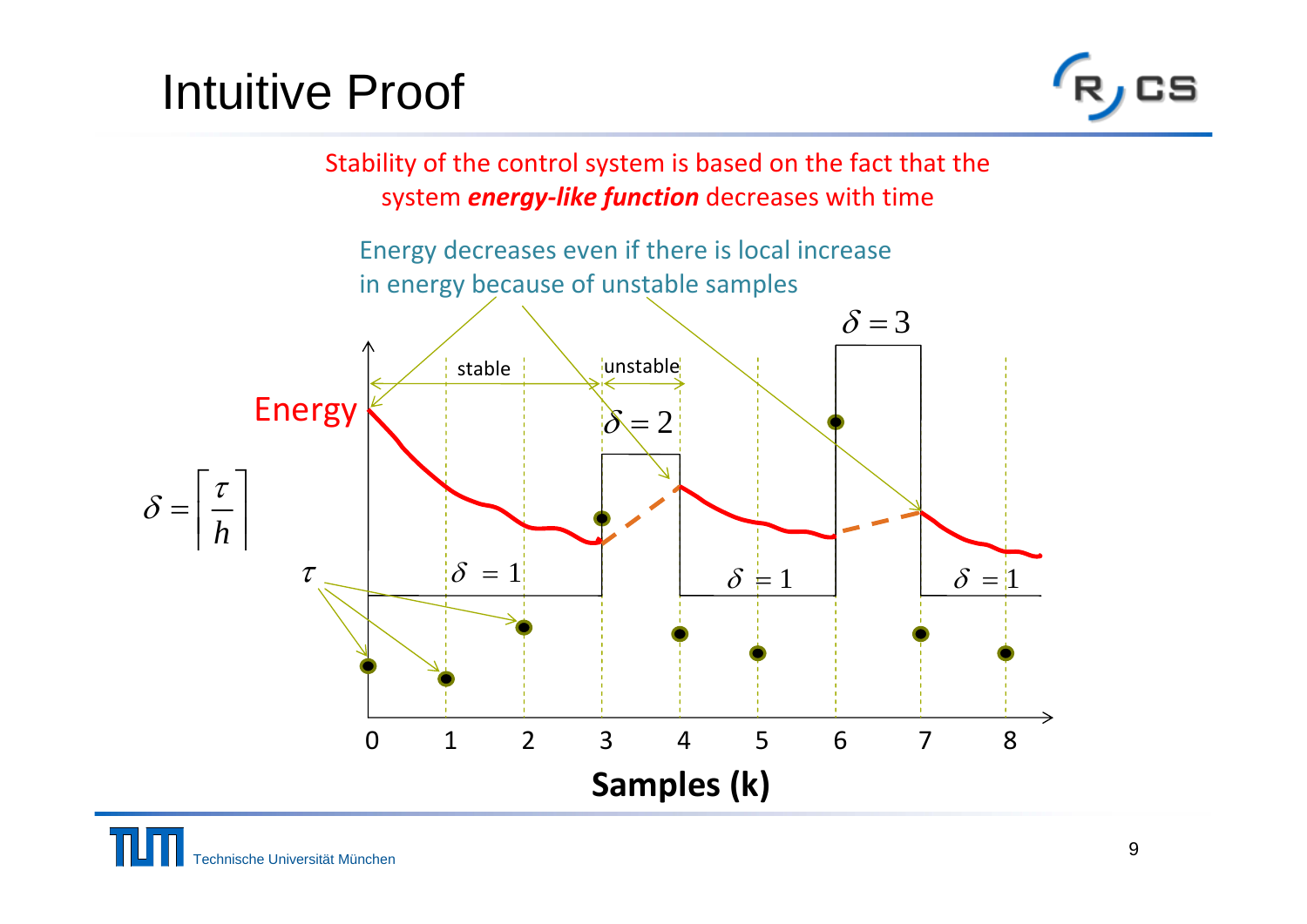### **Discussions: Existence of**



 $\triangleright$  Does  $\mu$  exist for any discrete-time system? • Yes.

#### $\triangleright$  Can  $\mu$  be computed analytically?

• Yes.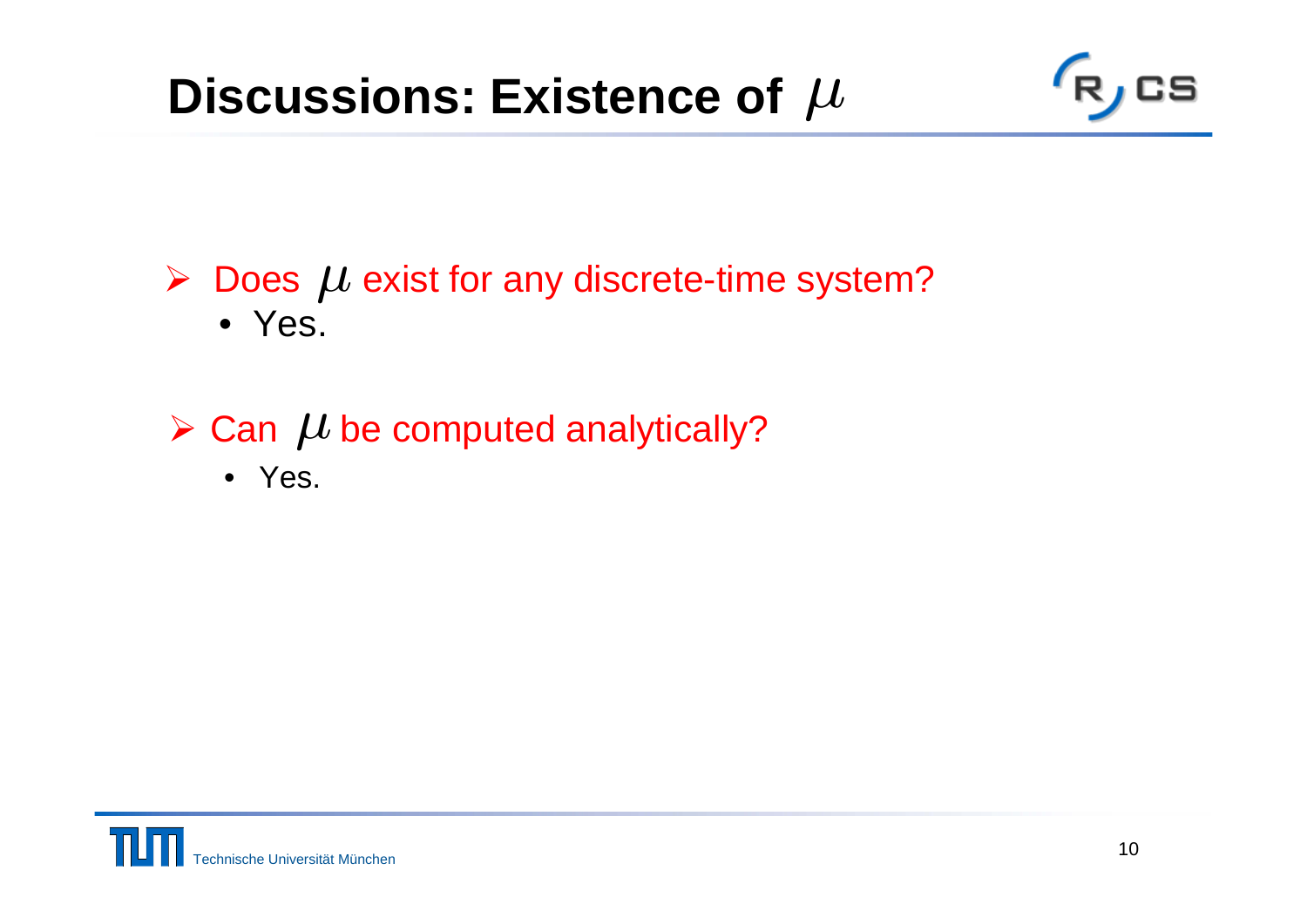# **Proof Outline**



**Stable samples:**  $x[k+1] = A_{cl}x[k]$ **Unstable samples:**  $x[k+1] = A_a x[k]$  $x[k+1] = A_{cl}x[k]$  $\equiv x[k] \rightarrow 0$  as  $k \rightarrow \infty$  $\equiv$  lim  $A_{cl}^k = 0$ Hence,  $A_{cl}^{\mu} \approx 0$  for large  $\mu$ . What happens if one unstable sample occurs after  $\mu$  stable samples? **Resultant Dynamics:**  $x[\mu + 2 + k] = A_{cl}^{\mu} A_a x[k]$ If  $A_{cl}^{\mu} \approx 0$ ,  $A_{cl}^{\mu} A_a \approx 0$ .  $\Rightarrow x[k] \rightarrow 0$ 

Find  $\mu$  for which  $A_{cl}^{\mu} \approx 0$  or  $||A_{cl}^{\mu}|| < \epsilon$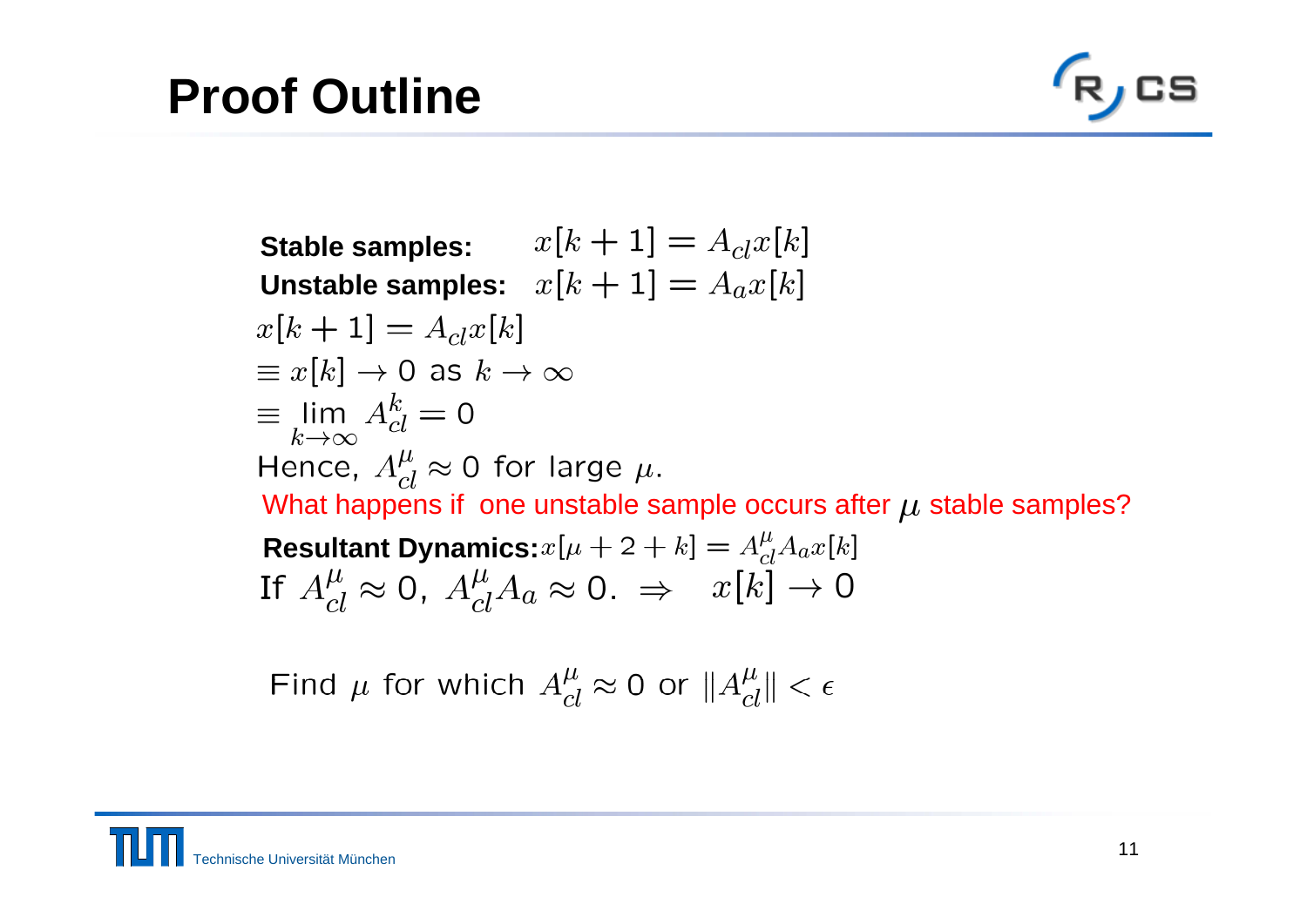# **Control/FlexRay Co-Simulator**



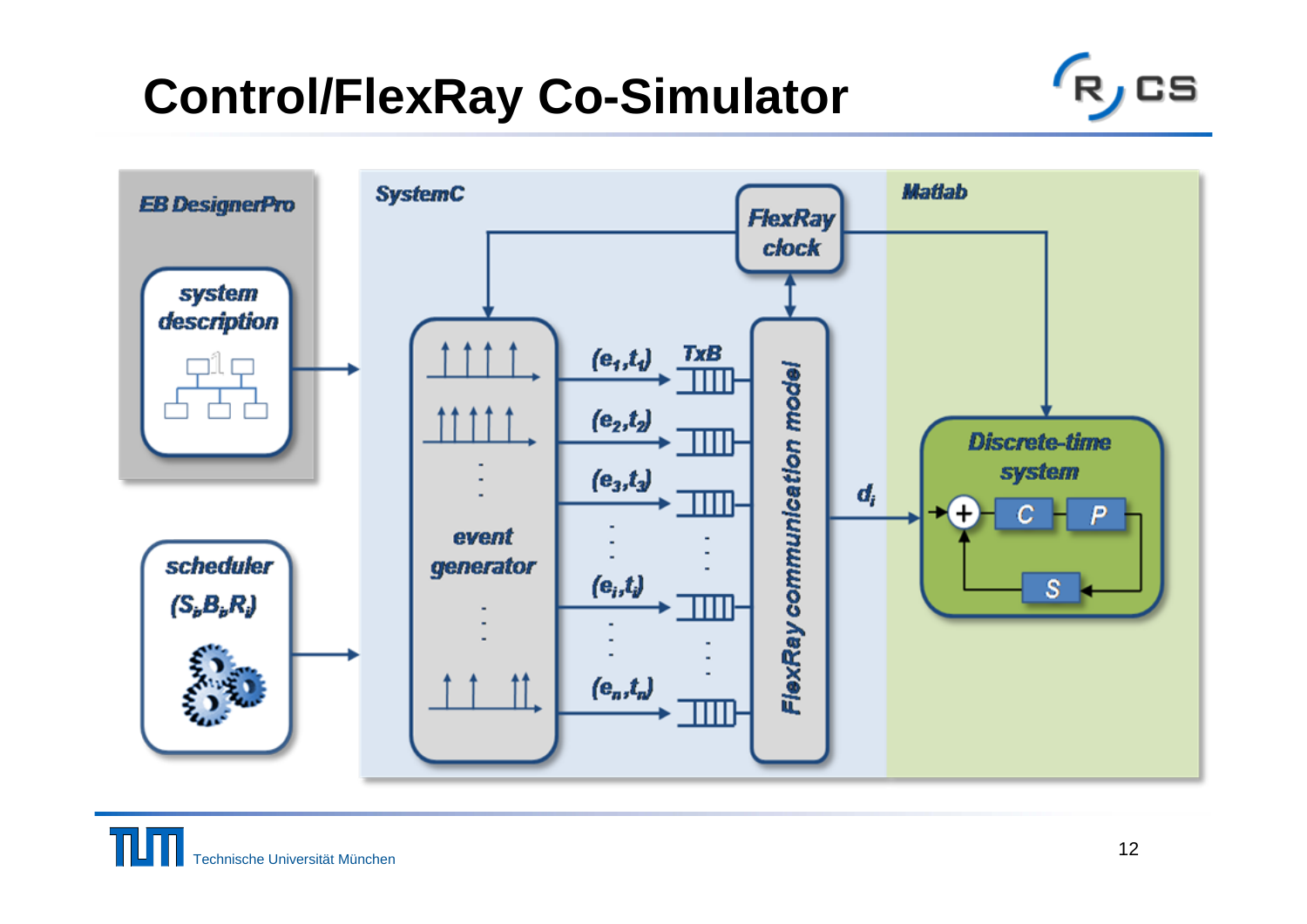#### **Examples**



*Plant* : 
$$
x[k+1]
$$
 = 
$$
\begin{bmatrix} 0.4 & 0.6 & 0.7 \ -0.56 & -0.9 & -0.6 \ -3.6 & -1.2 & -2.8 \end{bmatrix} x[k] + \begin{bmatrix} 0.1 \ 0.7 \ 0.5 \end{bmatrix} u[k]
$$

 $Sampling$  *Interval* : 40 $ms$  $Design$  *Goal* (stability):  $x[k] \rightarrow 0$  as  $k \rightarrow \infty$  $Controller: u[k] = Kx[k-1] = [-1.8622 - 0.2858 - 1.0355]x[k-1]$ *Open–loop Poles* : [–1.57, –1.4, –0.3283], Highly Unstable System Plant  $-$ luup 1 ules.  $-1.5$ .  $-1.4$ .  $-$ 

We have found using the simulator that the closed-loop system with the above Controller is stable as long as the ratio between number of stable and unstable samples  $\mu \geq 52$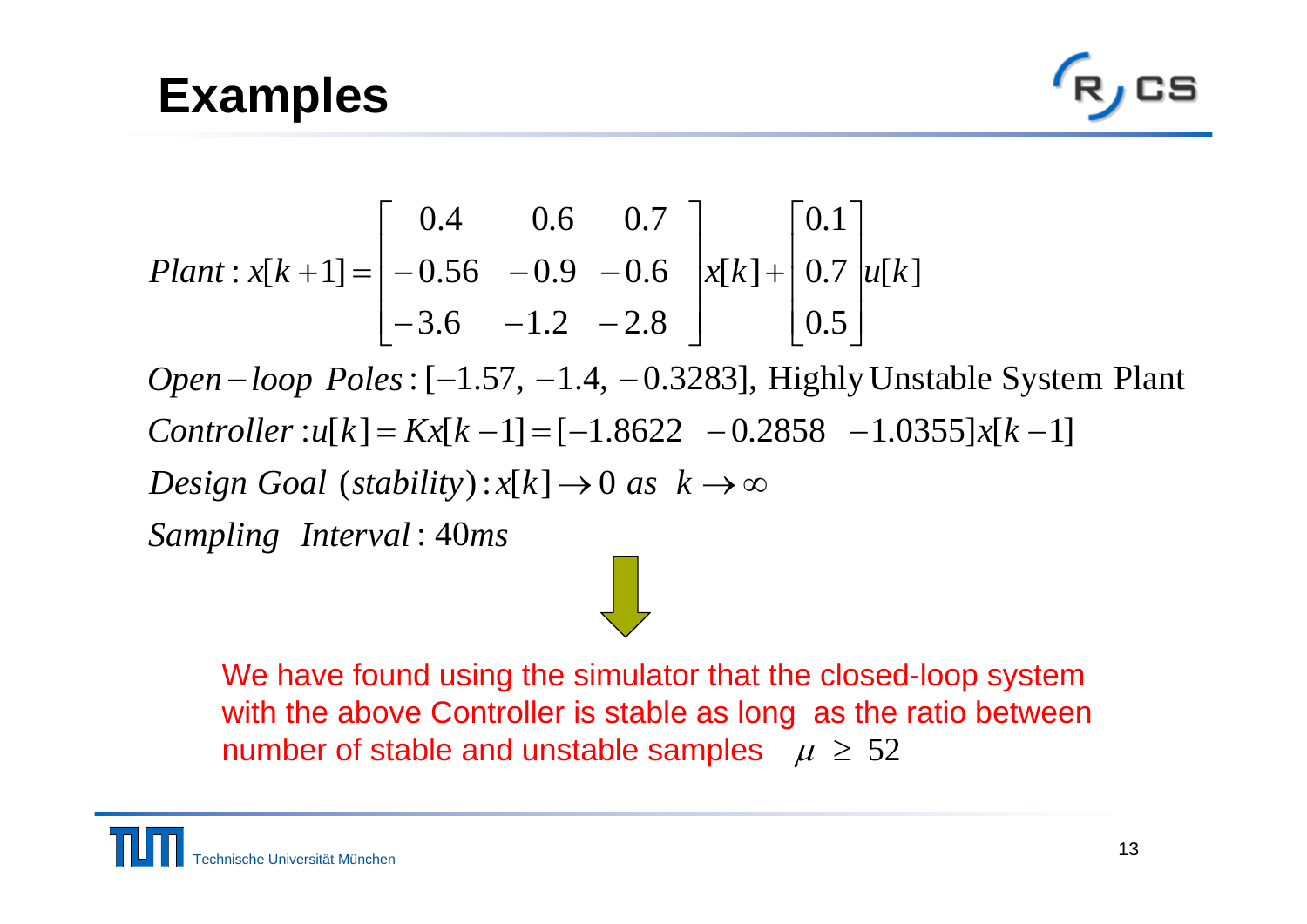# **Scheduling: Example 1**



Stable Example: We choose the communication bus parameters such that  $\mu = \infty$ 

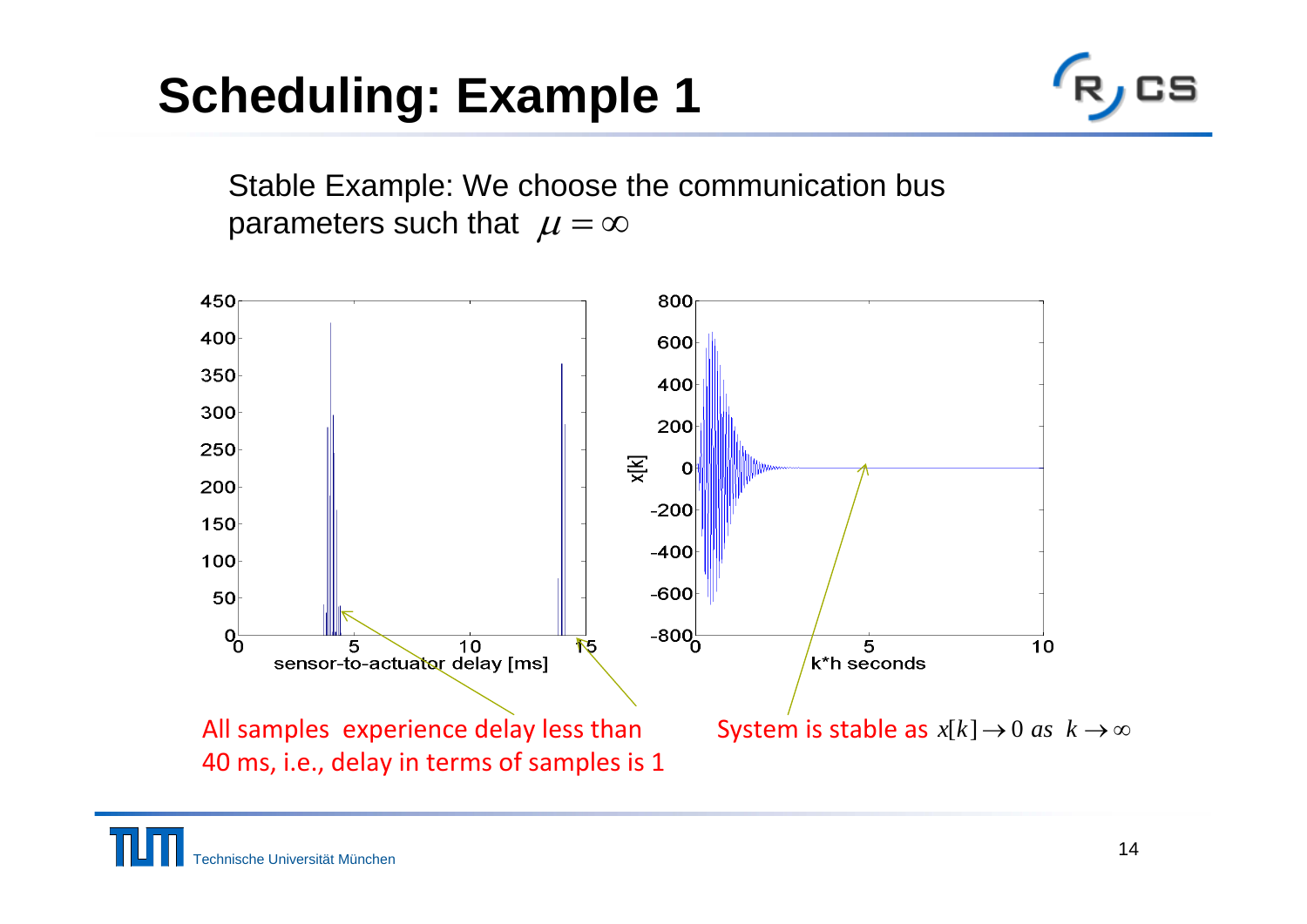# **Scheduling: Example 2**



Stable Example: We choose the communication bus parameters such that  $\mu = 70$ 

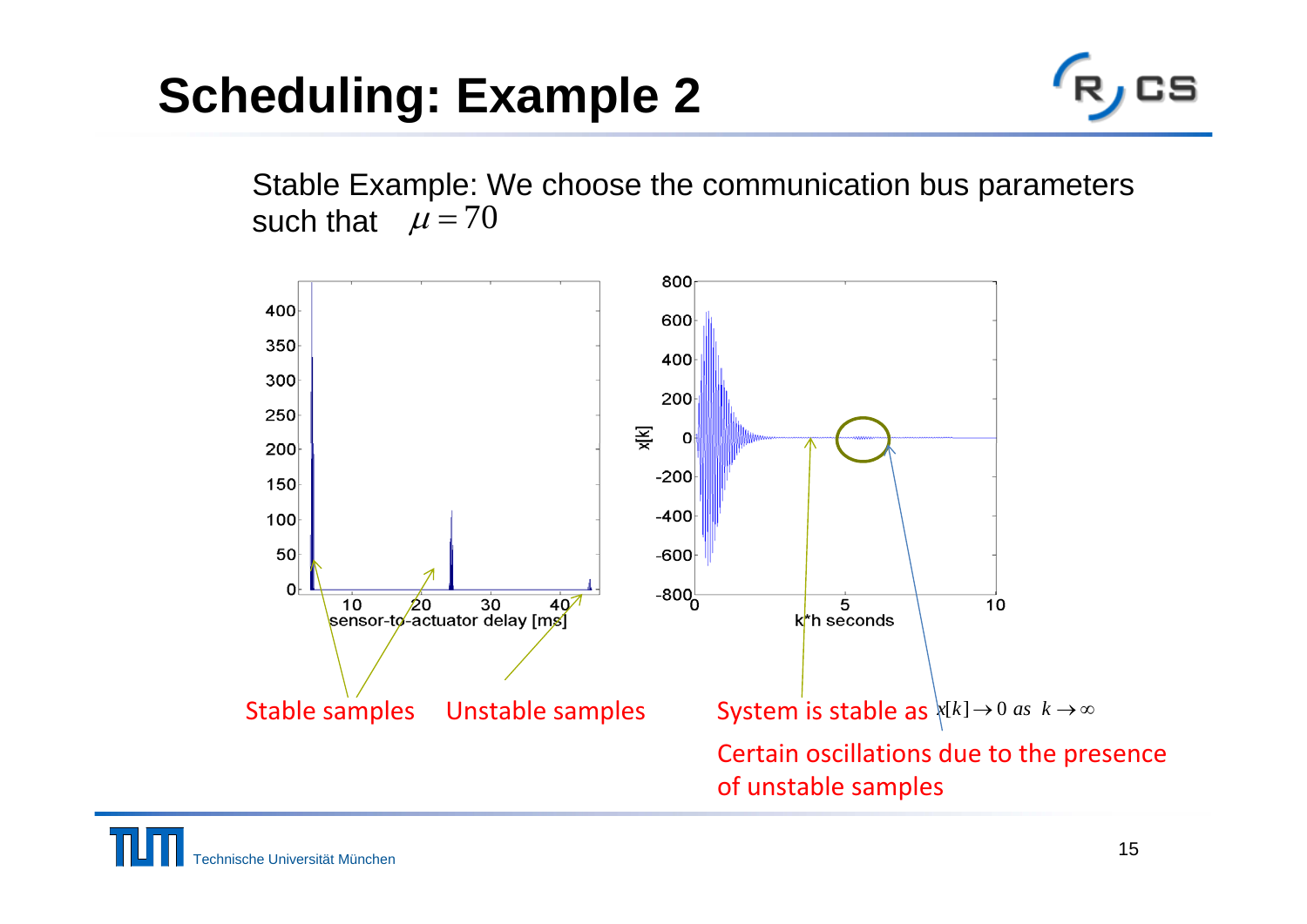## **Scheduling: Example 3**



Unstable Example: We choose the communication bus parameters such that  $\mu = 11$